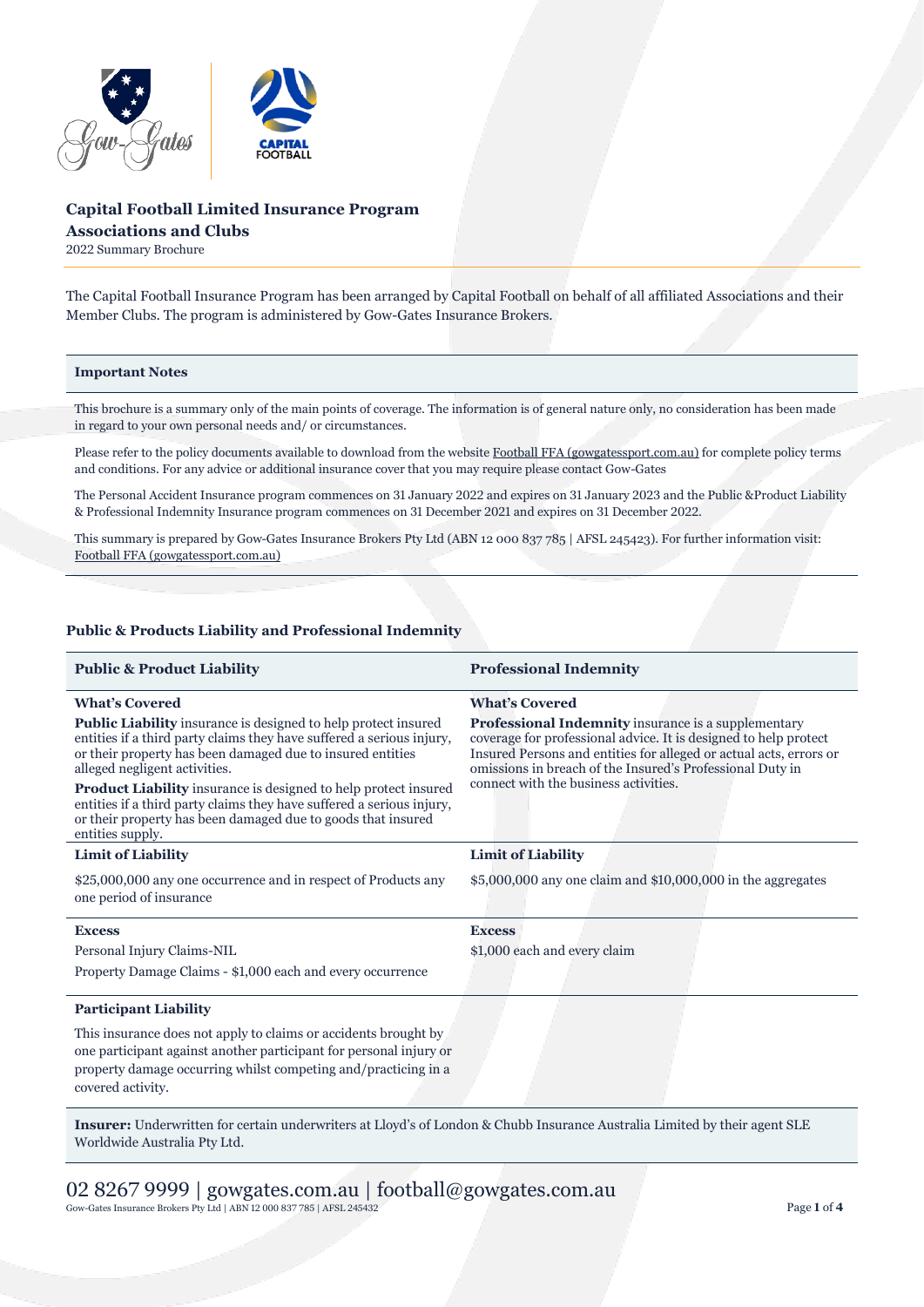### **How to Make a Claim**

Notify Gow-Gates immediately of your intention to lodge a liability claim via one of the following options:

Phone: 02 8267 9999

Email[: football@gowgates.com.au](mailto:football@gowgates.com.au)

Do not admit liability under any circumstances.

Download the claim form via [Football FFA \(gowgatessport.com.au\)](https://football.gowgatessport.com.au/)

Complete all sections of the claim form

Email completed claim form t[o football@gowgates.com.au](mailto:football@gowgates.com.au)

Gow-Gates will confirm receipt of your claim form or contact you should they require more information.

Please contact Gow-Gates directly if you have not received a confirmation of your claim within 7 days.

A copy of your Associations/Clubs **Certificate of Currency** can be downloaded via [Football FFA \(gowgatessport.com.au\)](https://football.gowgatessport.com.au/)

#### **Management Liability (Directors & Officers)**

#### **What's Covered**

**Management Liability** insurance is designed to help protect the insured entity and management of insured entities against alleged or actual Wrongful acts. This can include;

- Wrongful acts by management, committee and Directors & Officers
- Fraud and Dishonest acts by employees, volunteers and other insured persons
- Claims made by employees, volunteers and other insured persons relating to employment practices – includes harassment, bullying, wrongful dismissal etc.
- **Breaches of Statutory Legislation**
- Tax audit costs

# **Limit of Liability**

\$20,000,000 any one claim and in the aggregates

Sub-limits apply as per Policy Wording

# **Excesses**

\$Nil in respect of Directors & Officers Liability/\$10,000 Company reimbursement cover

\$25,000 in respect of Employment Practices Liability

\$20,000 in respect of Statutory Liability, Company Liability and Crime Loss

#### **Insured versus Insured**

This Insurance does not cover claims brought by one Insured entity against another Insured entity.

#### **Specific Exclusions**

This insurance does not cover claims relating to molestation, insolvency or use of a banned substance

## **How to Make a Claim**

The Management liability Policy is a 'Claims Made Policy'. If at any time you become aware of circumstances which may or could give rise to a claim under this policy, then written notice should be provided to Gow-Gates without delay to

ensure entitlements to a claim under the policy are not prejudiced.

Download a claim form via [Football FFA](https://football.gowgatessport.com.au/)  [\(gowgatessport.com.au\)](https://football.gowgatessport.com.au/)

Complete all sections of the claim form

Email completed claim form t[o football@gowgates.com.au](mailto:football@gowgates.com.au)

Gow-Gates will confirm receipt of your claim form or contact you should they require more information. Please contact Gow-Gates directly if you have not received a confirmation of your claim within 7 days.

**Insurer:** Insurance Australia Limited t/As CGU Insurance

### **Personal Accident (Personal Injury)**

#### **Who's Covered**

All appropriately registered players and/or non playing officials including team managers, referees, trainers, coaches, masseurs, committee members, directors, officer bearers, administrators, employees, executive officers, selectors, ball boys, medical persons, physiotherapists, ambulance officers, voluntary workers and other match day officials.

#### **What's Covered**

Basic cover for participants who suffer injuries arising out of participation in football activities.

#### **When are you Covered**

Participating in official football matches. As well as:

Organised training, travelling between home / work and training or games, staying away from home for a tour and administrative and social activities for your club.

#### **Loss of Income (Weekly Benefits)**

Weekly benefits are payable whilst you are wholly and continuously unable to work and/or attend school or studies.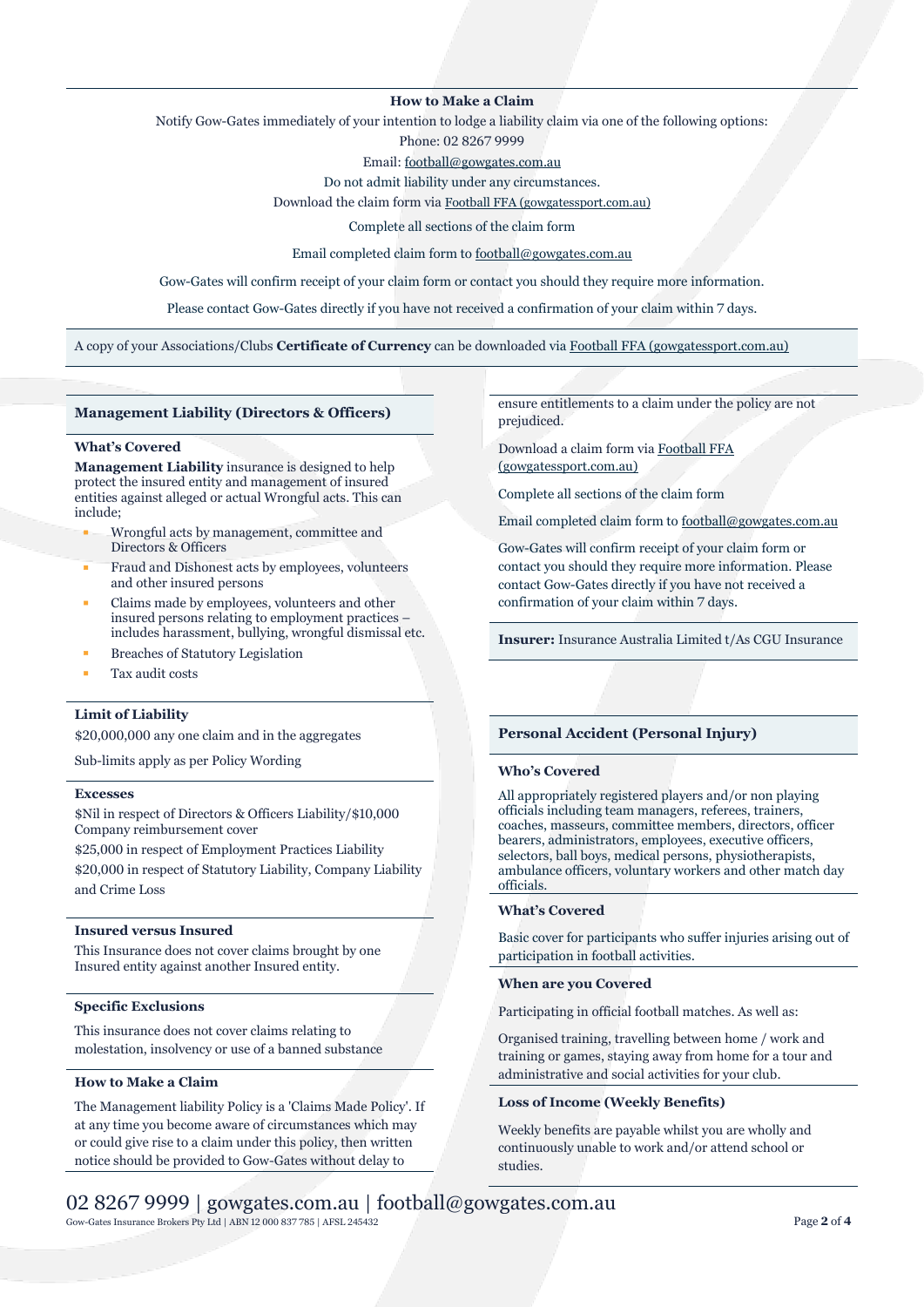# **Income Earners**

85% of net income or \$250 per week (whichever is the lesser) for 52 weeks.

A 14-day excess applies.

### **Non-Income Earners**

Authorised domestic help up to \$250 per week for 52 weeks.

A 7-day excess applies.

# **Full-Time Students**

Authorised home tutor costs up to \$250 per week for 52 weeks. A 7-day excess applies.

#### **Non-Medicare Medical Expenses**

Non-Medicare Medical Expenses covers medical expenses for which there is no reimbursement (wholly or partly) from Medicare.

#### **Benefits Covered**

- 85% of Non-Medicare Medical Benefits
- Maximum Payable \$2,500
- \$50 excess/ NIL if in a health fund & ambulance only

The Health Insurance Act (Cth) 1973 does not permit the insurer to contribute to expenses which are wholly or partly claimable through Medicare.

Examples of expenses covered:

- Private Hospital Accommodation
- Physiotherapy
- Ambulance
- Dental
- Chiropractic
- **Osteopathy**

Examples of expenses not covered:

- Doctors and Surgeons Fees
- X-Rays
- Anaesthetists' Fees
- Public hospital costs

# **Capital Benefits**

**Capital Benefits** are a lump sum benefit that is provided in the event of Death and Permanent Disability.

Benefits are payable based on a table of events available in the full policy wording.

Some of the benefits payable include:

| <b>Death</b>                          | \$100,000 (U18 \$20,000) |
|---------------------------------------|--------------------------|
| Paraplegia and Quadriplegia \$750,000 |                          |
| Loss of sight of one eye              | \$100,000                |
| Loss of use of one limb               | \$100,000                |
|                                       |                          |

# **Other Benefits**

There are other benefits payable under the Capital Football Insurance Program for expenses which may be incurred as a result of a Football injury.

# Some of these benefits include:

- **Funeral Expenses**
- Travel and Accommodation

Full details of these benefits as well as policy conditions are contained in the policy wording. A copy of the policy wording is available to download from the website [Football](https://football.gowgatessport.com.au/)  [FFA \(gowgatessport.com.au\)](https://football.gowgatessport.com.au/)

### **Insured:** AIG Australia Limited

# **How to Make a Claim**

All claims need to be submitted online via the Sports Claims Portal. To find the portal appropriate to you and your Club:

- **1.** Visit the Gow-Gates Football Insurance Website [Football FFA \(gowgatessport.com.au\)](https://football.gowgatessport.com.au/)
- **2.** Select your relevant Association
- **3.** Navigate to the 'Claims' section and follow the link to lodge your claim online
- **4.** Register an Account for the Sports Claims Portal

The standard documentation you will be required to upload during the claims portal submission are:

- Employment Statement (to be completed by your employer)
- Incapacity to Work Statement Page 3 of the Physician's Report (to be completed by a GP, specialist or surgeon)

You will be prompted to download blank copies of the relevant documentation in Step 4 of the claims portal process.

The claim submission is an 8 Step procedure and will save your progress as you complete each Step.

#### **Points to Remember**

- All players and officials must be registered with Capital Football for coverage by this insurance program.
- Only injuries which occur during the policy period are covered.

No cover is provided for:

- Any pre-existing defect, infirmity or sickness the insured person suffered from at the time of the accident
- Self-infliction
- War and terrorism
- Aerial activities
- Being under the influence of Drugs or alcohol